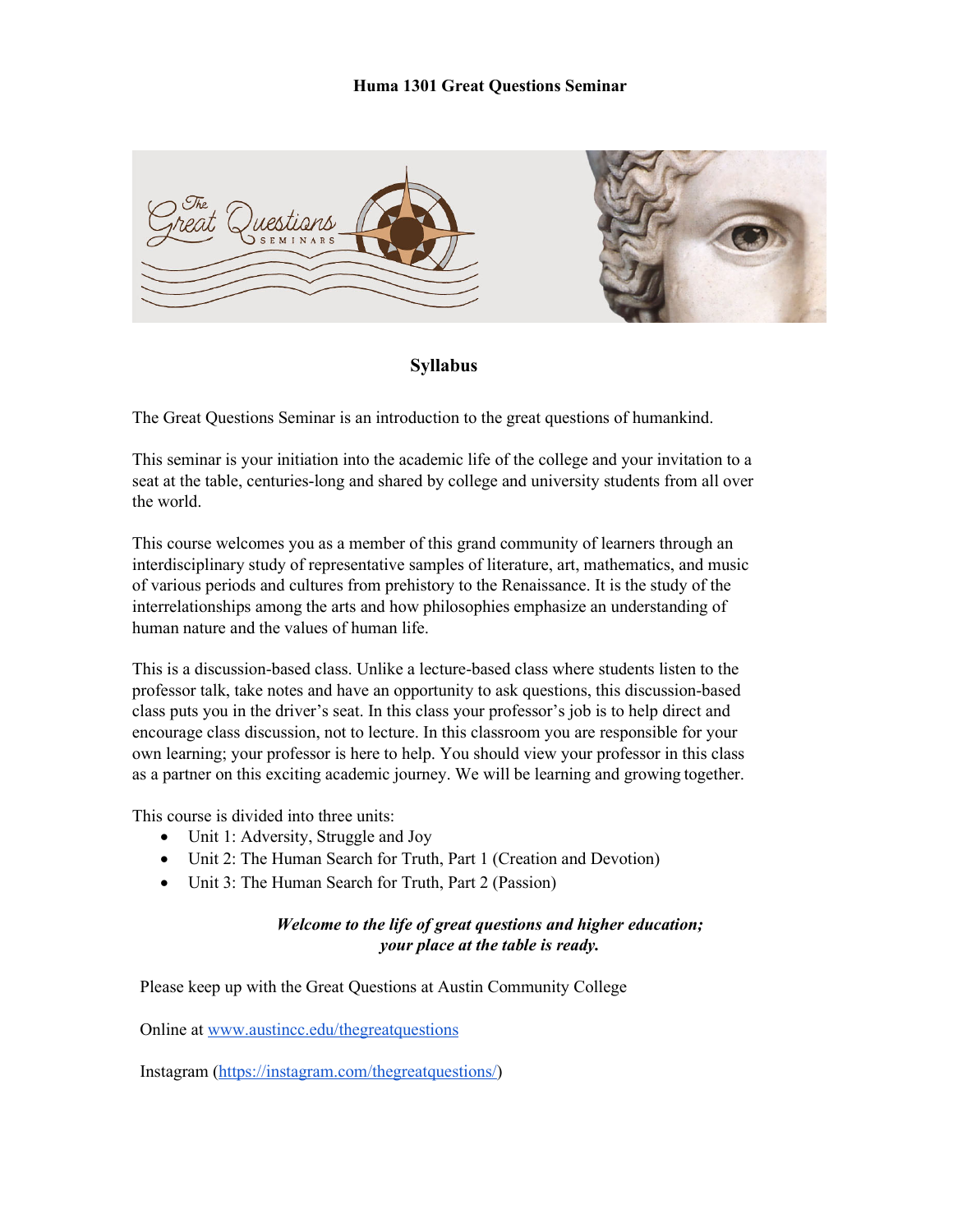## **Course Rationale**

The study of the humanities from a comparative and interdisciplinary perspective affords the student the opportunity not only to acquire a deeper appreciation of particular works of art but also to gain a larger perspective on the work of art as an expression of the human spirit in a particular time and place.

## **Course Objectives/Outcomes**

As a result of having taken this course, students will be able to:

- 1. Identify a variety of significant works of art from various times and places in human history.
- 2. Analyze works of art within their cultural context.
- 3. Evaluate the relationship between the arts and human values.

As a result of having taken this course, students will be able to:

- 1. Set goals to support personal motivation and achievement.
- 2. Adopt a growth mindset toward personal education and career goals which fosters hard work, grit, a desire for continual improvements, and persistence in the face offailure.
- 3. Distinguish between intrinsic and extrinsic motivation and examine how intrinsic motivation encourages lifelong learning.
- 4. Apply principles of metacognition to increase self-awareness of the learning process and personal strengths and weaknesses as a learner.
- 5. Enhance emotional intelligence, thereby improving interpersonal, leadership, and self-management skills.

## **General Education Objectives/Outcomes**

As a result of having taken this course, students will be able to:

- 1. Communication Skills: Develop, interpret, and express ideas and information through written, oral and visual communication that is adapted to purpose, structure, audience, and medium.
- 2. Critical Thinking Skills: Gather, analyze, synthesize, evaluate and apply information for the purposes of innovation, inquiry, and creative thinking.
- 3. Personal Responsibility: Identify and apply ethical principles and practices to decision-making by connecting choices, actions and consequences.
- 4. Social Responsibility (Civic and Cultural Awareness): Analyze differences and commonalities among peoples, ideas, aesthetic traditions, and cultural practices to include intercultural competence, knowledge of civic responsibility, and the ability to engage effectively in regional, national, and global communities.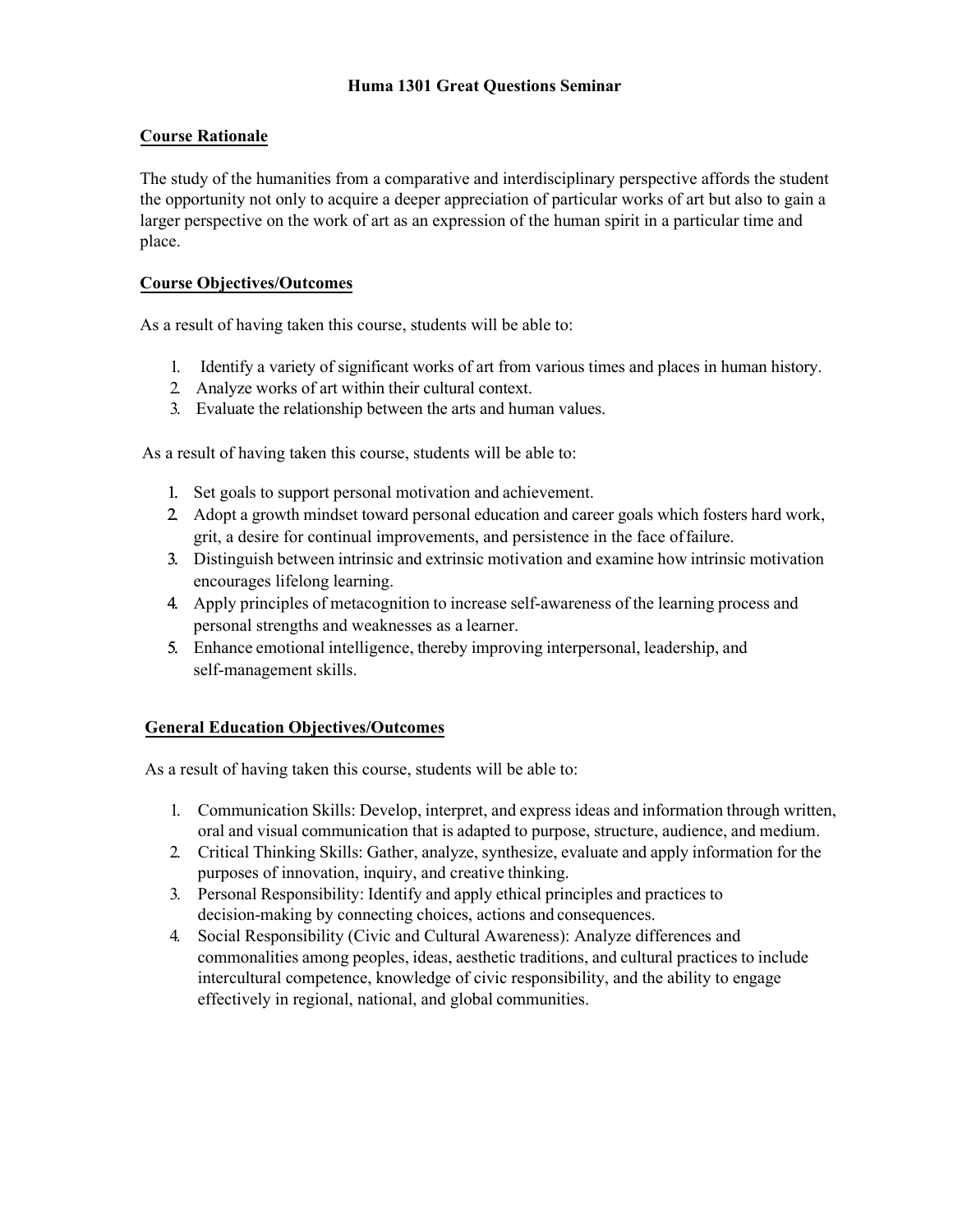## **Required Readings**

A note on translations: The editions and ISBNs listed below are strongly recommended. The course materials and corresponding assignment instructions are designed to align with the editions listed as "required" by the ACC bookstore. If you use a different edition from any of these, you should expect to have to adjust your approach to match the syllabus expectations.

# **Homer's Odyssey Translated by: Emily Wilson Publisher: Norton ISBN: 9780393356250**

The Odyssey is Homer's epic poem of Odysseus' journey home after 10 years of war in Troy. We will follow along on Odysseus' epic journey, all the while analyzing his ultimate goal, the factors that motivate him to undertake such a journey, and the ways in which he is able to keep going even in the face of temptations and obstacles. Throughout our discussions, you will be encouraged to reflect on your own educational journey in a similar light. This story has inspired men and women for the past 3,000 years to set high goals for themselves and develop a plan to achieve them. It has helped countless people see that even when one suffers detours and setbacks like Odysseus, reaching one's goals is still possible.

## **Plato's Meno**

# **Translated by: GMA Grube Publisher: Hackett ISBN: 9780915144242**

Plato's Meno deals with the timeless struggle of how to learn something new. Sometimes people think that if they don't understand something right away that it is just not in them to learn it.

They may say something like, "I'm not a math person" or "I'm not smart enough" and then give up on trying. In the Meno, Socrates confronts a boy who has a similar reaction when working on a difficult mathematical problem and gets him to overcome his false assumption that he cannot learn by guiding him through the process of solving it. After a discussion with Socrates, the boy experiences a shift in mindset from assuming he is not intelligent enough to solve the problem to realizing the solution was in him all along, and that by engaging with the problem and persisting in the face of uncertainty he could indeed unlock the knowledge needed to find the solution. Throughout the text, Plato challenges us to think about our thinking. How do we know when we know something? How do we know when we still need to do more work before we can know it? In the Meno, Socrates teaches that all real learning begins when we recognize that we don't know.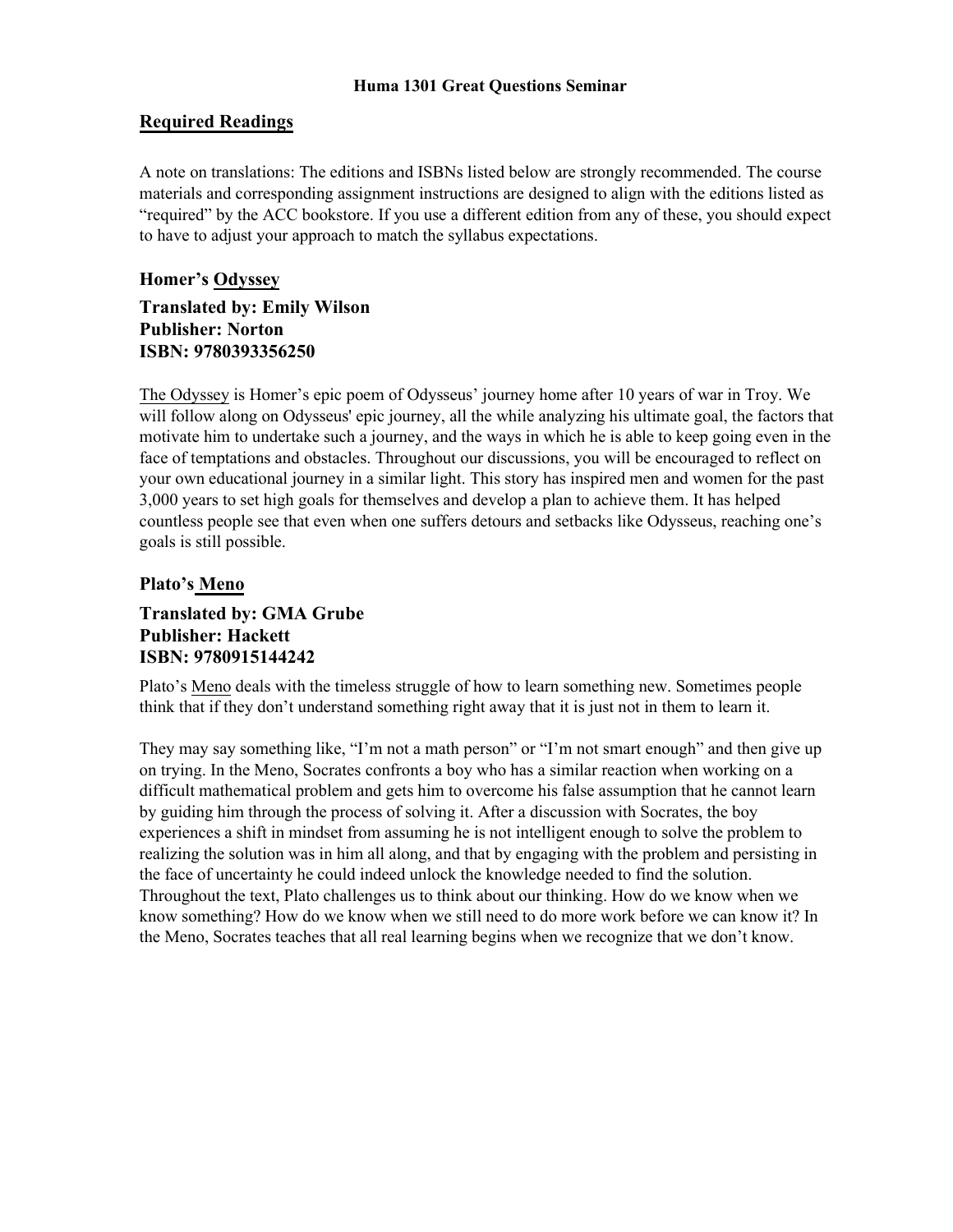## **Euclid's Elements**

**Euclid's Elements Book One withQuestions By Dana Densmore Publisher: Green Cat Press ISBN: 9781888009460** 

Euclid's text is a model for how to think clearly and logically. Through the study and demonstration of his geometrical proofs, we will learn the structure of logical arguments and what it means to prove something. This text will help us apply principles of metacognition to our studies by introducing us to the experience of what it is like to really know something. After you understand an entire proof of Euclid's, you will feel what it is like to really know that something is true. His proofs provide a window onto the beauty of truth and will inspire us to want to open it further. Studying this text will provide you with a benchmark by which you can judge how well you know other things. You should ask yourself about future topics of study, "is this as clear to me as a Euclid proof?" Applying this question is a great way to gauge how well you understand a thing.

## **The Heart of Chinese Poetry: Fifty-Seven of the Best Traditional Chinese Poems in a Dual-Language Edition**

**Translated and Edited by Greg Whincup Publisher: Anchor; First Edition edition (September 16, 1987) ISBN: 038523967X**

These selections of Chinese poems represent over 1,000 years of poetic tradition in China. According to Prof. Greg Whincup, "Poetry is the heart of Chinese culture. Inasmuch as we are all members of one human race, Chinese culture is our culture. The heart of Chinese poetry beats in us, too." Through these readings, you will learn not just about Chinese poetry but also about the culture, history and language of China, whose soul is poetry.

#### **Additional Required Readings**

Additional required selected readings for Unit 2 on Creation and Devotion and Unit 3 on Passion are available on Blackboard. They are in .pdf format.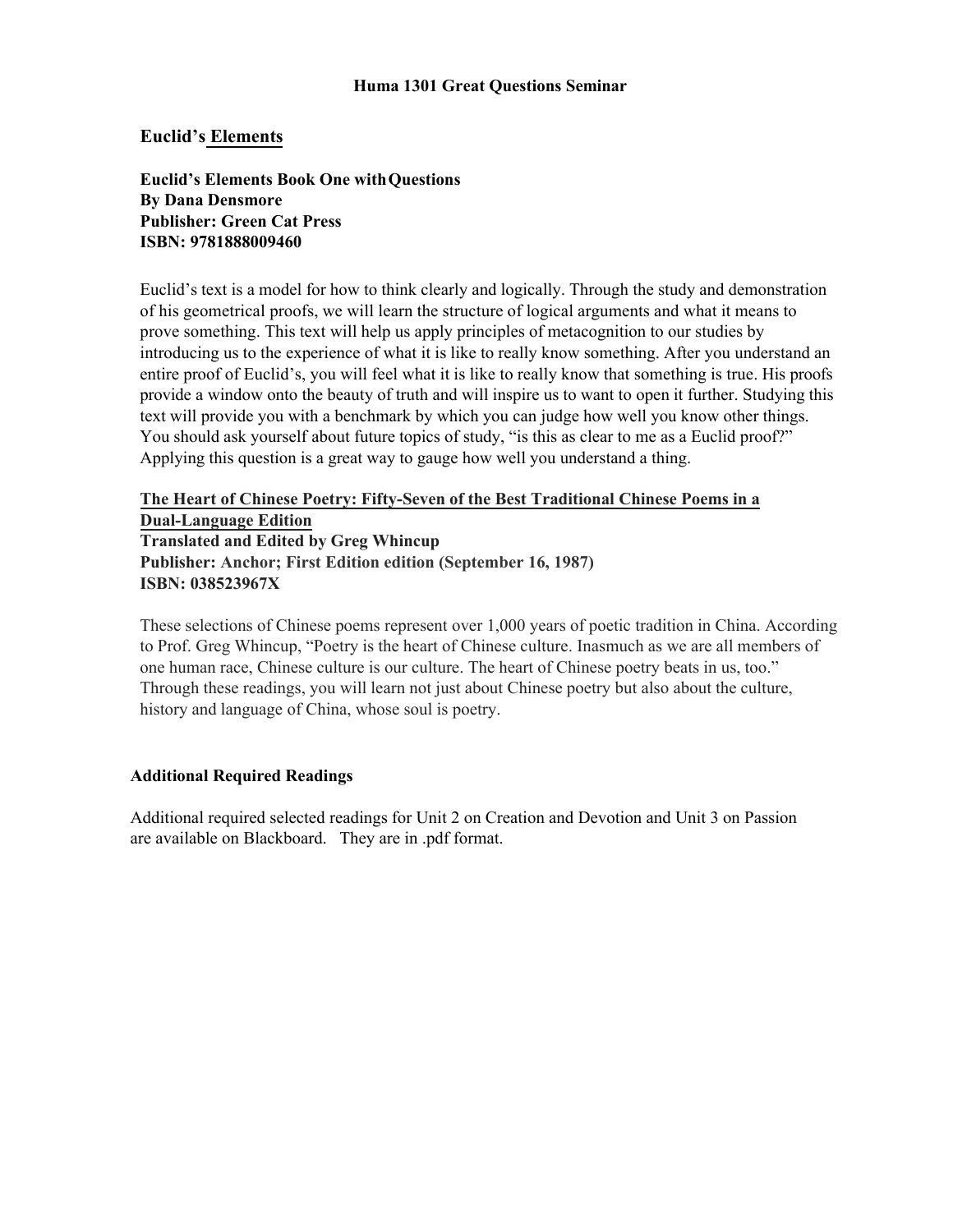# **Course Work**

## **Participation:**

This course is all about participation. Thoughtful and consistent participation is a very important part of the class. Each student is expected to be an active participant. Your presence is requested and required. This is the single most important component of the course. The class does not work unless each student is an active participant in the course. If you were not usually the one to talk in class discussion in the past, don't worry, this is a supportive group where you will get an opportunity to practice participating. Participation is also 30% of your course grade.

## **Study Questions for Class Discussion:**

Each reading assignment will include several study questions to help direct your reading of the text. Careful thinking about the study questions while you are reading and before coming to class will help you form your thoughts and make class conversation easy and enjoyable.

## **Study Question Essay:**

You must complete three Formal Study Question Assignments on \*\***starred\*\*** study questions over the duration of the semester. See Course Calendar for due dates. Assignments are submitted via Blackboard. Assignments must be between 450-500 words, *exclusive of quotations*. You should select a passage from the assigned reading that you think addresses one of the starred (\*\*) study questions.

Then, you should reproduce this passage, paraphrase it in your own words and explain why that passage addressed the study question. Finally, answer any additional parts of the questions. So, your assignment should take the following form:

- 1. A quotation from the assigned reading, which helps answer the study question. (*please also list chapter, page and/or line number*)
- 2. A paraphrase, in your own words, of the quotation you selected
- 3. An explanation of why that passage in the text addresses the study question.
- 4. Your response to the personal reflection portion of the study question.

Please review the grading rubric on Blackboard to see how your faculty leaders will grade your assignment. This should be used to help guide your drafting of the assignment.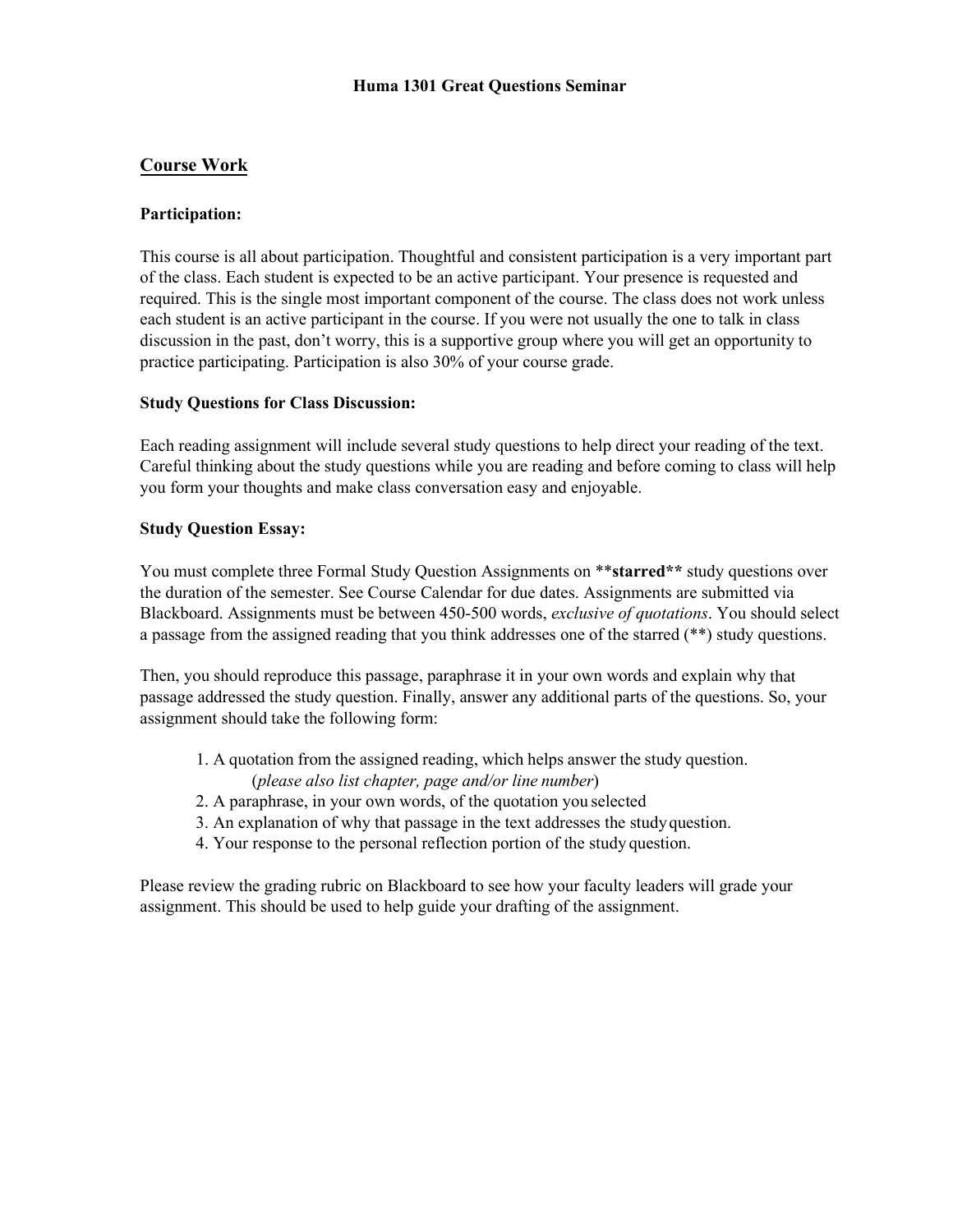## **Making Connections:**

Throughout this semester, each student will complete three "Making Connection" assignments in preparation for course meetings and discussions. In preparation for "Making Connections" days you will (1) explore a list of great works that humans have created, (2) select a work that interests you, and (3) conduct research to learn about the work. On "Making Connections" days, you will have an opportunity to share what you have learned with your classmates, and learn about what they have discovered.

These assignments are designed to encourage students to explore works of cultural significance and broaden their cultural and historical knowledge base.

#### **Faculty Meetings:**

Students will meet privately with their professor twice each semester. Remember, your faculty leaders are not just here to guide you in this course, but to help you understand how to navigate ACC as well. They will help introduce you to ACC resources and make sure you have the support you need to be successful.

One meeting will take place in the first 3 weeks of the semester and another in the second half of the semester. Each meeting will last between 10-15 minutes.

#### **Student Success Journal:**

Your journal entries are viewable by you and your professor - feel free to ask for advice and guidance about anything related to your first semester at ACC. You will create journal entries throughout the semester, so consider this a conversation with your professor and yourself. These are intended to be reflective and are not formal writing assignments. Use the prompts provided as a starting point, and make sure you write at least a good paragraph or two (at least 200 words).

## **Your Grade**

- Class Participation/Discussions 30%
- 3 Study Question Assignments 30%
- $\bullet$  3 Making Connections 30 %
- $\bullet$  12 Journal Posts 10%

| <b>Scale:</b> | $100 - 90 = A$ |
|---------------|----------------|
|               | $89 - 80 = B$  |
|               | $79 - 70 = C$  |
|               | $69 - 60 = D$  |
|               | below $60 = F$ |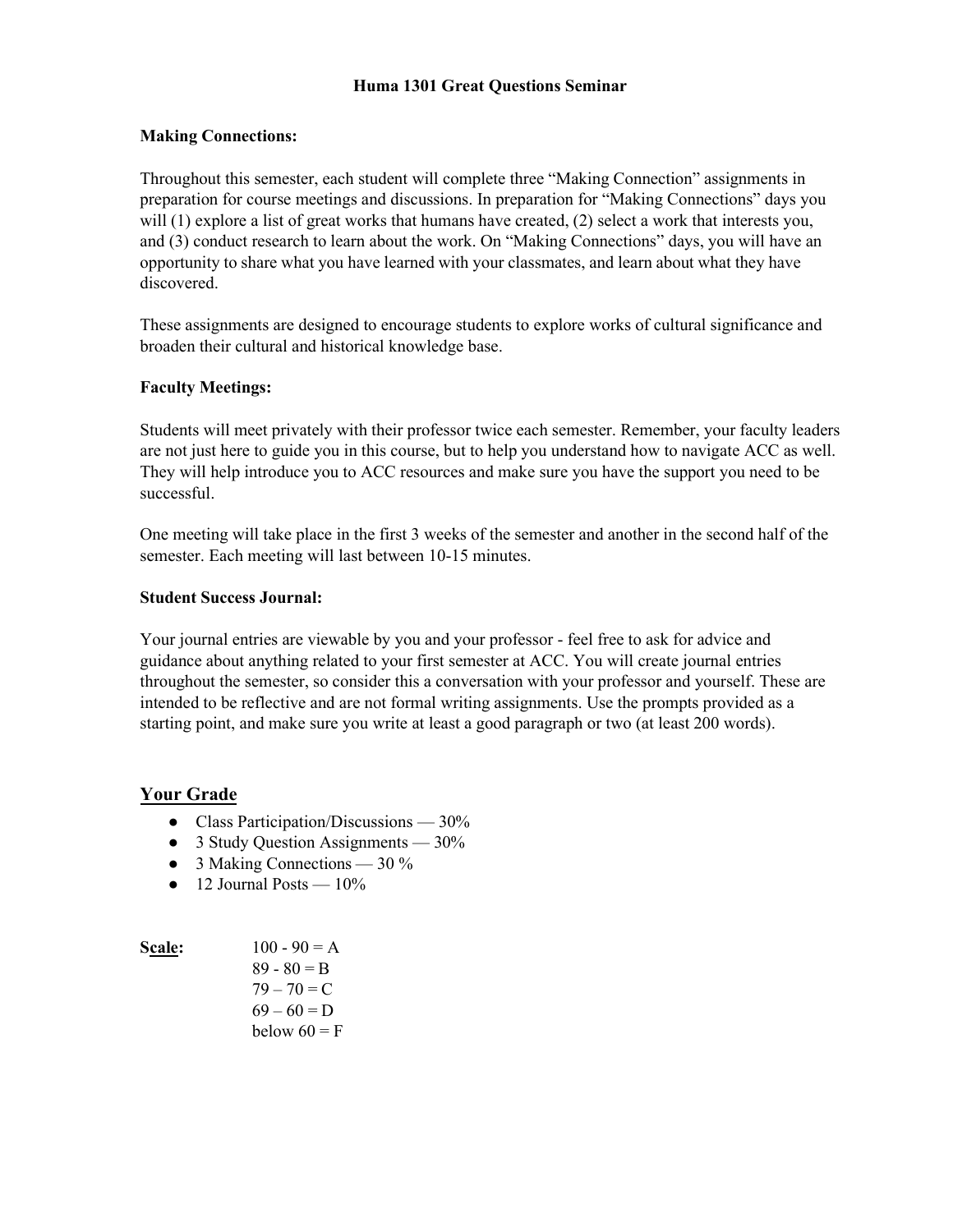# **C lass Policies**

## **NOTE:**

In addition to the common policies outlined below, your professor may have additional policies or amendments that will be provided on Blackboard. Please be sure to review those as well, and if you have any questions, to check with them concerning class policies.

## **Return of Work**:

The Philosophy, Religion, and Humanities department expects its professors to return work to students in a timely manner. On formal, graded work (formal study question essays and making connections presentations) completed on time, you should expect to see your grades and any feedback a *maximum* of three weeks after the due date of date of presentation or submission.

## **Blackboard:**

Blackboard is the portal for which you will access course information. Grades, lectures, assignments, discussions, readings, and journals are all accessed through Blackboard. If you do not already know how to access Blackboard, begin with the student login instructions at: <http://itdl.austincc.edu/blackboard/stlogin.htm> .

## **Withdrawal:**

I will not withdraw you from the course. If you wish to drop the course for whatever reason, you must take action. Please refer to the ACC Website for current withdraw and drop dates. <https://www.austincc.edu/students/calendars/academic-calendar>

#### The last day to withdraw is **APRIL 26, 2021 for 16 and 14 week sections.**

If you do not withdraw by that date you will not be able to drop the course. Please note that per state law, students may not withdraw (receive a W) from more than six courses during their undergraduate college career.

It is the responsibility of each student to ensure that his or her name is removed from the roll should he or she decides to withdraw from the class. The instructor does, however, reserve the right to drop a student should he or she feel it is necessary. If a student decides to withdraw, he or she should also verify that the withdrawal is submitted before the Final Withdrawal Date. The student is also strongly encouraged to retain their copy of the withdrawal form for their records. Students who enroll for the third or subsequent time in a course taken since Fall, 2002, may be charged a higher tuition rate, for that course. State law permits students to withdraw from no more than six courses during their entire undergraduate career at Texas public colleges or universities. With certain exceptions, all course withdrawals automatically count towards this limit. Details regarding this policy can be found in the ACC college catalog.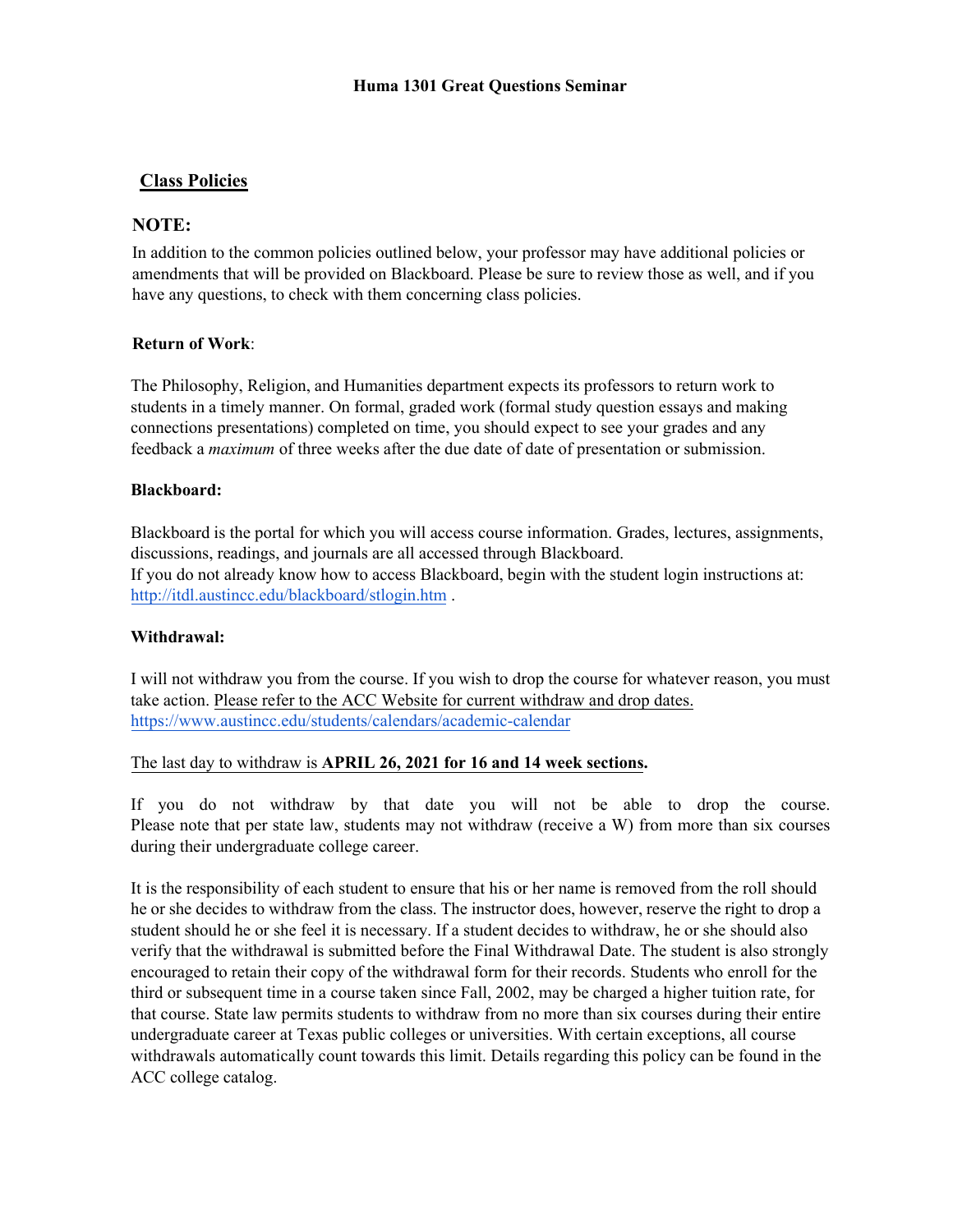## **Incomplete Grades:**

An instructor may award a grade of I (Incomplete) if a student was unable to complete all of the objectives for the passing grade in a course. An I (Incomplete) cannot be carried beyond the established date in the following semester. The completion date is determined by the instructor but may not be later than the final withdrawal deadline in the subsequent semester. The department chair will approve change from I to a performance grade  $(A, B, C, D, or F)$  for the course before deadline. Consideration should be given to course load, job, and family obligations when carrying an I

(Incomplete) into a new semester for completion. An Incomplete that is not resolved by the deadline will automatically be converted to an F. For complete details please refer the ACC Website.

#### **Scholastic Dishonesty:**

A student attending ACC assumes responsibility for conduct compatible with the mission of the college as an educational institution. Students have the responsibility to submit coursework that is the result of their own thought, research, or self-expression. Students must follow all instructions given by faculty or designated college representatives when taking examinations, placement assessments, tests, quizzes, and evaluations. Actions constituting scholastic dishonesty include, but are not limited to, plagiarism, cheating, fabrication, collusion, and falsifying documents. Penalties for scholastic dishonesty will depend upon the nature of the violation and may range from lowering a grade on one assignment to an "F" in the course and/or expulsion from the college. See the Student Standards of Conduct and Disciplinary Process in the Student Handbook.

Plagiarism refers to taking work (writing, ideas, or concepts) that belong to someone else and presenting them as your own. In the academic community, plagiarism is a profoundly serious matter. With the growth of the Web and increase in the amount of material available online, plagiarism has increased dramatically at colleges and universities across the U.S. All written assignments will be run through the plagiarism prevention program Safe Assignment. Please run your written work through once to catch errors in citing before the due date. This ensures everyone has a fair chance to fix common mistakes without penalty. Plagiarism will not be tolerated in this class and will result in a zero for the assignment.

*With regards to the study questions, you will not need to do any research for this assignment outside of your own brain. As soon as you find yourself looking online for help with a study question, know that you are going in the wrong direction.*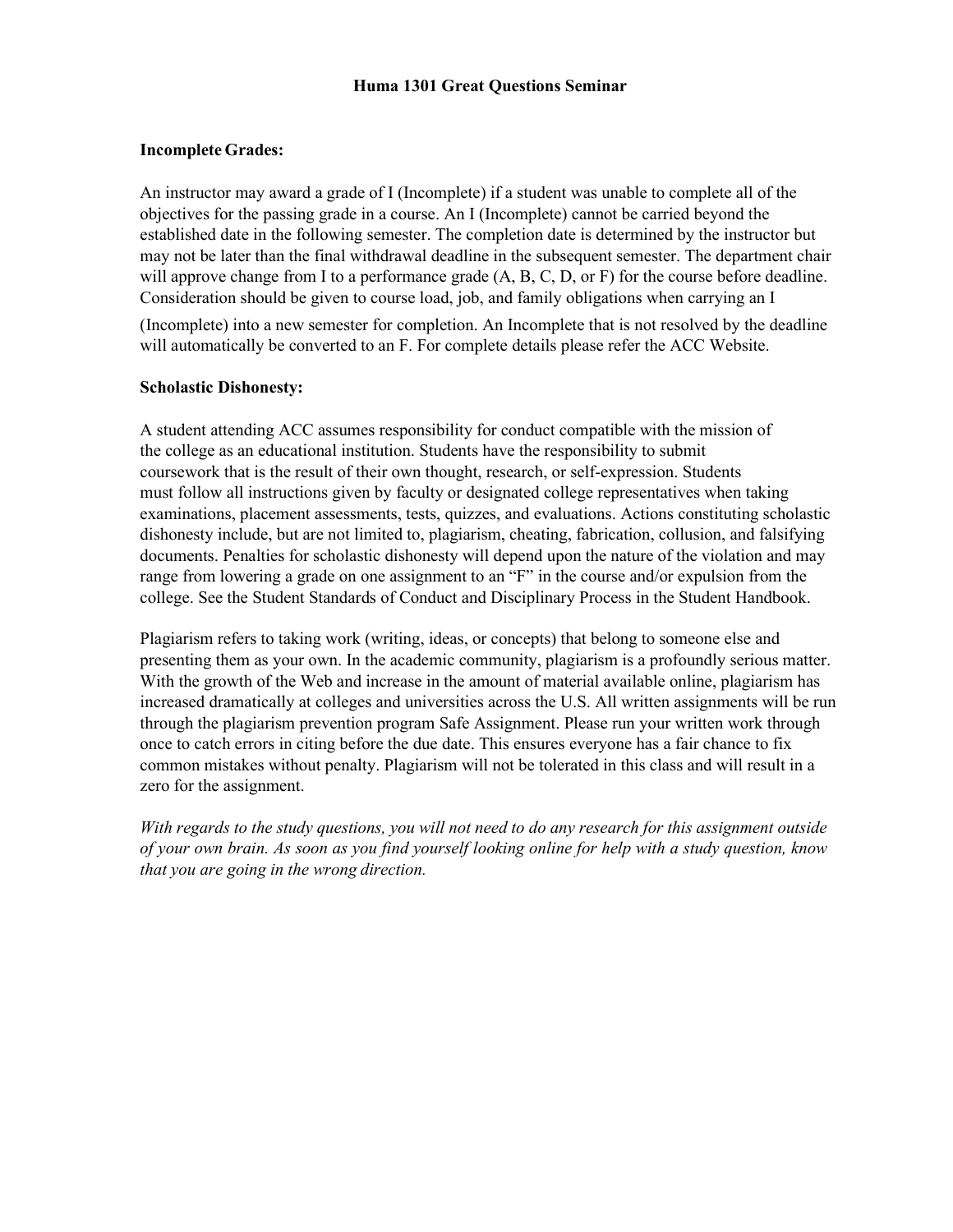#### **Academic Freedom:**

Students have the right to believe whatever they happen to believe and, within the appropriate constraints that follow from the organization of a course and its class meetings, to express those beliefs. Grades will never be based on the beliefs that a student maintains, but only on the quality of the philosophical work performed by a student in conjunction with the course. Each student is strongly encouraged to participate. In any class that includes discussion and critical thinking, there are bound to be many differing viewpoints. These differences enhance the learning experience and create an atmosphere where students and instructors alike will be encouraged to think and learn. On sensitive and volatile topics, students may sometimes disagree not only with each other but also with the instructor. It is expected that faculty and students will respect the views of others when expressed in all discussions. On sensitive and volatile topics, students may sometimes disagree not only with each other but also with the instructor. It is expected that faculty and students will respect the views of others when expressed in classroom situations. Therefore, be assured that students' grades will not be adversely affected by any beliefs or ideas expressed in class or in assignments.

Each person has the right to express his or her opinion. As a colleague of mine so aptly stated, "Our Bill of Rights not only guarantees us the right to express our opinions but also provides us the opportunity to learn from our fellow citizens as they express their own."

#### **Student And Instructional Services:**

ACC strives to provide exemplary support to its students and offers a broad variety of opportunities and services. [Information on these services and support systems is available here.](http://www.austincc.edu/support-and-services) Links to many student services and other information can be found at [Current Students.](http://www.austincc.edu/current-students/) ACC Learning Labs provide free tutoring services to all ACC students currently enrolled in the course to be tutored. The tutor schedule for each Learning Lab may be found here.

[http://www.austincc.edu/support-and-services/tutoring-and-academic-help/tutoring-services-and-sche](http://www.austincc.edu/support-and-services/tutoring-and-academic-help/tutoring-services-and-schedules) [dules](http://www.austincc.edu/support-and-services/tutoring-and-academic-help/tutoring-services-and-schedules)

For help setting up your ACCeID, ACC Gmail, or ACC Blackboard, see a Learning Lab Technician at any ACC Learning Lab**.**

<https://www.austincc.edu/students/learning-lab>

#### **Student Rights and Responsibilities:**

Students at the college have the rights accorded by the U.S. Constitution to freedom of speech, peaceful assembly, petition, and association. These rights carry with them the responsibility to accord the same rights to others in the college community and not to interfere with or disrupt the educational process. Opportunity for students to examine and question pertinent data and assumptions of a given discipline, guided by the evidence of scholarly research, is appropriate in a learning environment. This concept is accompanied by an equally demanding concept of responsibility on the part of the student. As willing partners in learning, students must comply with college rules and procedures.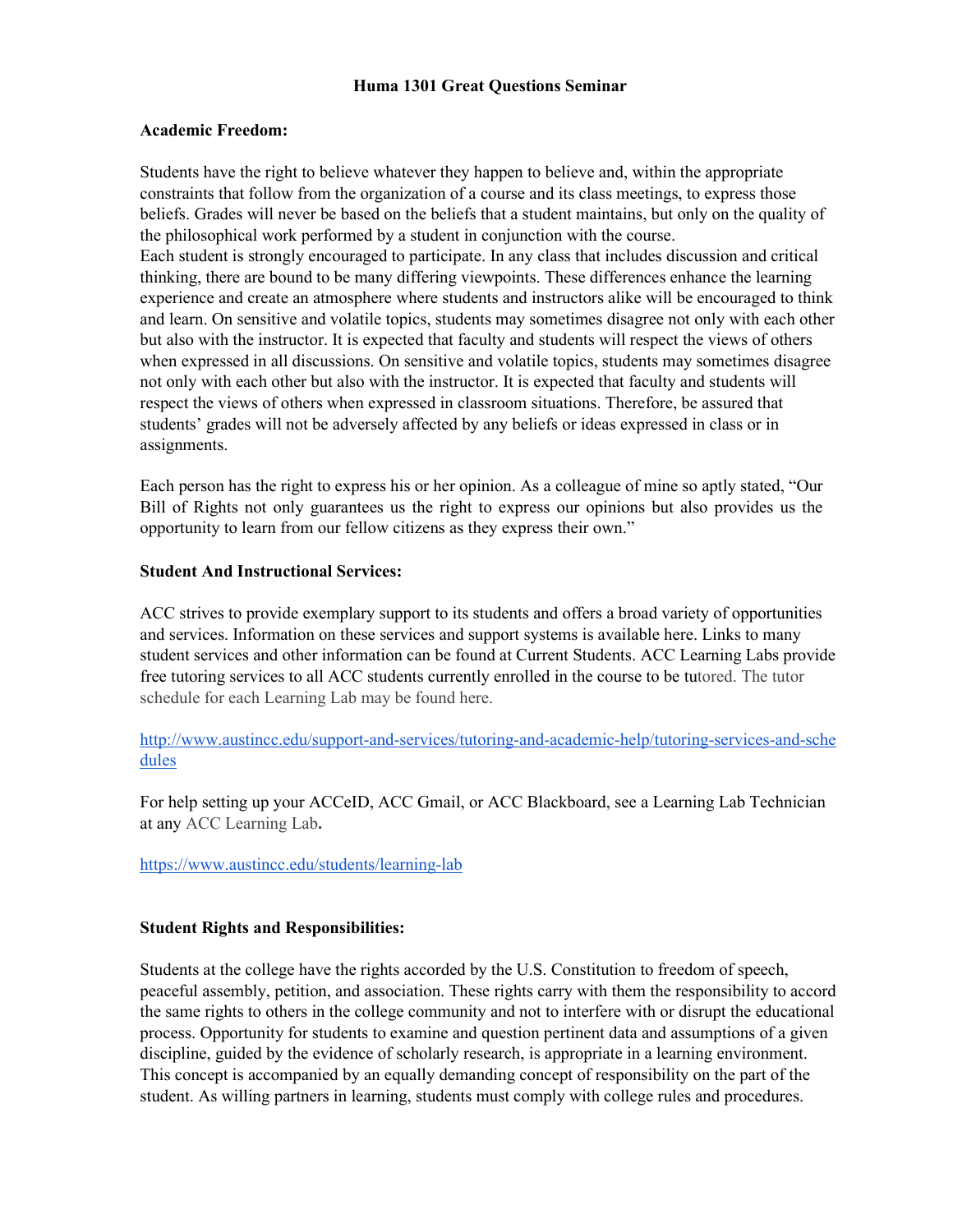#### **Use of ACC Email:**

All College e-mail communication to students will be sent solely to the student's ACCmail account, with the expectation that such communications will be read in a timely fashion. ACC will send important information and will notify you of any college related emergencies using this account. Students should only expect to receive email communication from their instructor using this account. Likewise, students should use their ACCmail account when communicating with instructors and staff. [Instructions for activating an ACCmail account:](http://www.austincc.edu/offices/environmental-health-safety-and-insurance)

http://www.austincc.edu/accmail/activation-and-login-assistance

## **Email & Communication:**

I will communicate via email to your official ACC address only. In accordance with the Family Education Rights and Privacy Act (FERPA), NO GRADING information will be sent via email. You may check your grade status via Blackboard.

## **Problem Resolution:**

If you are having a problem related to this course or related to me as your professor your first step generally should be to speak with me. If I cannot resolve the problem or satisfy your concern, or, if for some reason you would prefer not to address the issue with me, you can appeal to the Chair of the Department for help.

Please contact the Department Chair of Philosophy, Religion and Humanities:

**[Grant H. Potts, PhD](http://www.austincc.edu/campus-carry/senate-bill-11)  Office: Highland Campus New Building 4000, upstairs 4.2310.36 -please schedule an appointment as the campus is still under COVID 19 operating parameters. Office Phone #: 512-233-7153 Email: gpotts@austincc.edu**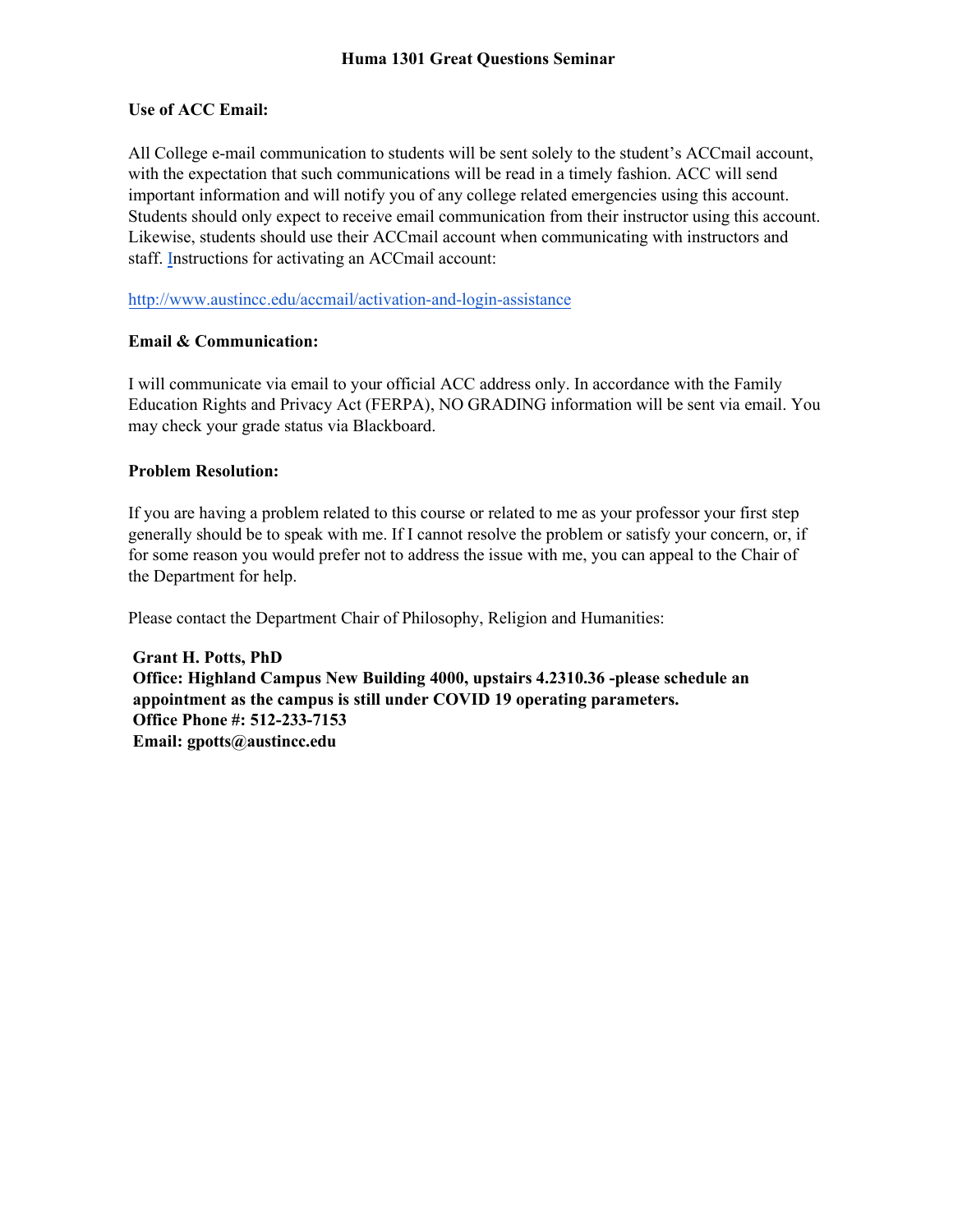

# **Course Calendar & Reading Schedule**

| Week               | Tuesday                                                                                           | Thursday                                                                                       | Due Sunday                                                               |
|--------------------|---------------------------------------------------------------------------------------------------|------------------------------------------------------------------------------------------------|--------------------------------------------------------------------------|
| $1/19 - 1/24$      | Orientation Quiz<br><b>Introduction Post</b>                                                      | <b>Unit One: Struggle</b><br>Read: Homer's Odyssey: Book 1<br>Discuss: Book 1 Study Questions  | Journal #1                                                               |
| $1/25 - 1/31$      | Read: Homer's Odyssey:<br>Books 2-4<br>Discuss: Books 2-4<br><b>Study Questions</b>               | Read: Homer's Odyssey:<br><b>Books 5-8</b><br>Discuss: Books 5-8<br><b>Study Questions</b>     | Journal #2                                                               |
| $2/1 - 2/7$        | Read: Homer's Odyssey:<br><b>Books 9-12</b><br>Discuss: Books 9-12<br><b>Study Questions</b>      | Read: Homer's Odyssey:<br><b>Books 13-18</b><br>Discuss: Books 13-18<br><b>Study Questions</b> | Journal #3<br>Making<br><b>Connections Topic</b><br><b>Selection Due</b> |
| 4<br>$2/8 - 2/14$  | Read: Homer's Odyssey:<br><b>Books 19-24</b><br>Discuss: Books 19-24<br><b>Study Questions</b>    | Discuss:<br><b>Concluding Thoughts</b>                                                         | <b>Study Question</b><br>Essay #1                                        |
| 5<br>$2/15 - 2/21$ | <b>Making Connections Presentation</b><br>1 Due<br>Discuss:<br>Making Connections 1 Presentations | Discuss:<br>Making Connections 1<br>Presentations                                              | Journal #4                                                               |
| 6<br>$2/22 - 2/28$ | <b>Unit Two: Truth and Creation</b><br>Read: Plato's Meno 70a-84c<br>Discuss: Meno 70a-84c        | Read: Plato's Meno 84c-end<br>Discuss: Meno 84-end                                             | Journal #5                                                               |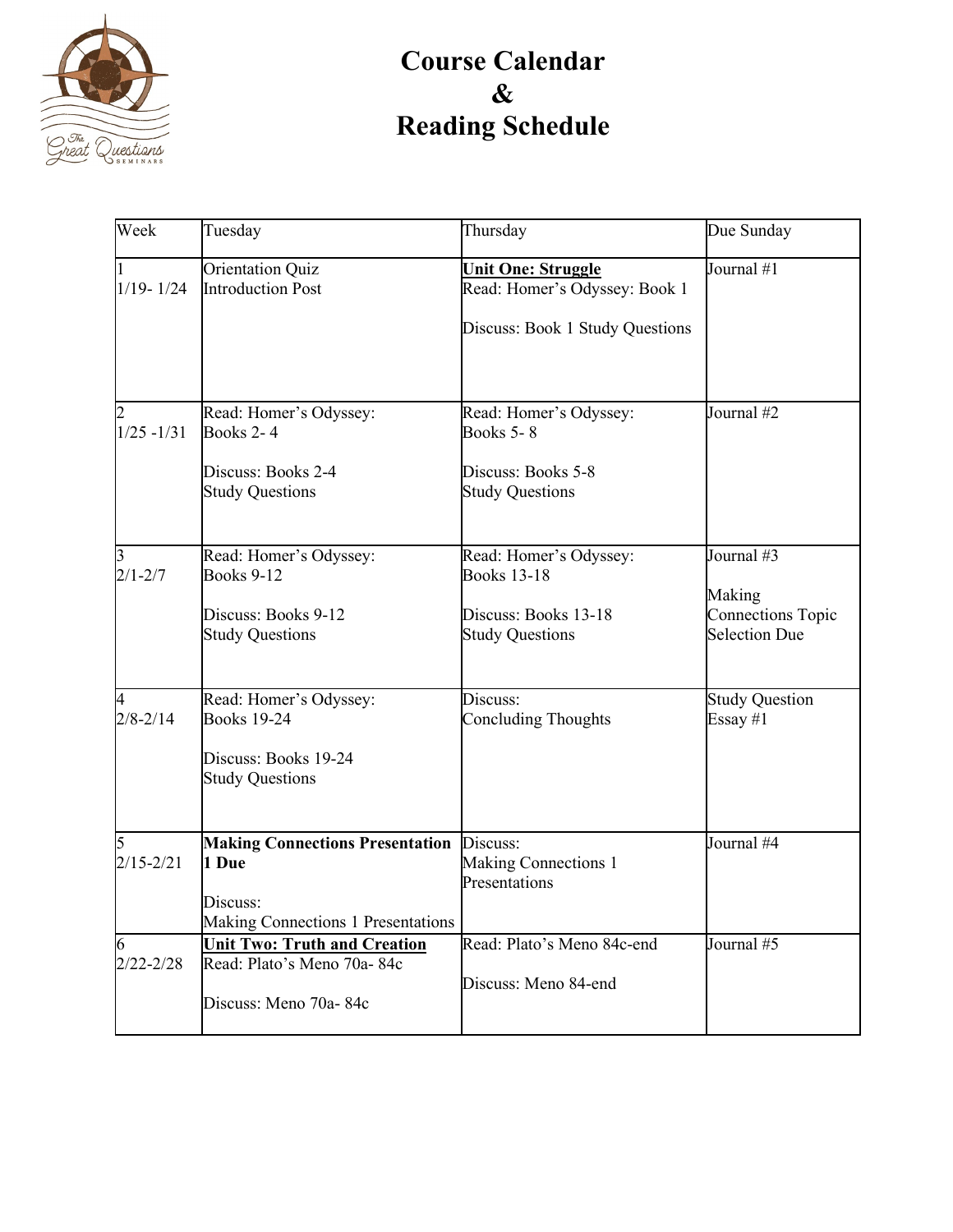

# **Course Calendar & Reading Schedule**

| Week                                 | Tuesday                                                                                                                                         | Thursday                                                         | Due Sunday                                                               |
|--------------------------------------|-------------------------------------------------------------------------------------------------------------------------------------------------|------------------------------------------------------------------|--------------------------------------------------------------------------|
| $3/1 - 3/7$                          | Read: Euclid, Book I (Definitions,<br>Postulates and Common Notions)<br>Discuss: Euclid, Book I (Definitions,<br>Postulates and Common Notions) | Demonstrate: Euclid<br>Propositions 1-5                          | Journal #6                                                               |
| 8<br>$3/8 - 3/14$                    | Demonstrate: Euclid<br>Propositions 8, 13, 15, 29, 32                                                                                           | Demonstrate: Euclid<br>Propositions, 35, 36, 41<br>and 47        | Journal #7<br>Making<br><b>Connections Topic</b><br><b>Selection Due</b> |
| <b>Spring Break</b><br>$3/15 - 3/21$ | College Closed                                                                                                                                  | College Closed                                                   |                                                                          |
| 9<br>$3/22 - 3/28$                   | <b>Read: Creation Selections</b><br>Discuss:<br>Quran<br>Genesis 1, Chapters 1-4                                                                | Discuss:<br>Popol Vuh<br>Rig Vega                                | Journal #8<br><b>Study Question</b><br>Essay #2                          |
| 10<br>$3/29 - 4/4$                   | <b>Making Connections</b><br>Presentation 2 Due<br>Discuss:<br>Making Connections 2 Presentations                                               | Discuss:<br><b>Making Connections 2</b><br>Presentations         | Journal #9                                                               |
| 11<br>$4/5 - 4/11$                   | <b>Unit Three: Devotion and Passion</b><br><b>Read: Devotion Selections</b><br>Discuss:<br>Psalm 14,23,51<br>Matthew 5-7                        | Discuss: Devotion<br>Kabir<br>St. John of the Cross<br>Hildegard | Journal #10                                                              |